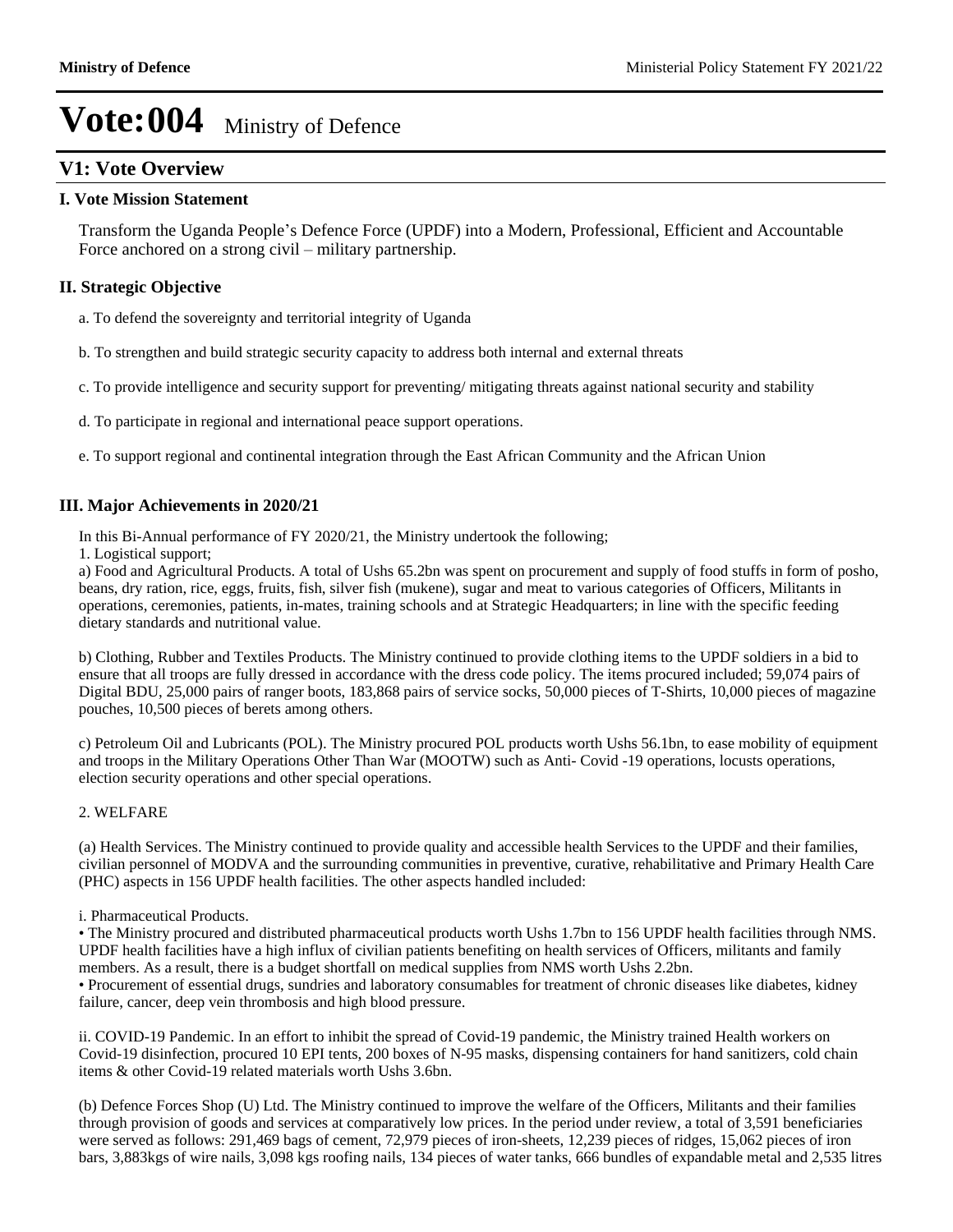of paint.

- 3. Policy, planning & support services
- a) Prepared and submitted respective performance reports of to the Office of Prime Minister, NPA and MoFPED.
- b) Developed and submitted Ministry's BFP for FY2021/22 to MoFPED.
- c) Produced and Submitted the Ministry's Financial Statements to MoFPED for FY 2019/20.
- d) Produced and Submitted Audit reports to MoFPED.
- e) Paid Staff Salaries for UPDF and civilian personnel totaling Ushs 295.6bn

4. Management of Veterans

Conducted home based visits and group therapy in 27 districts; a total of 185 military veterans with mental and physical disabilities were visited.

Developed Psychosocial Handbook for Military Veterans which will assist psychosocial service providers

Provided medicare support to 11 indigent military veterans with disability including widows with chronic or terminal illnesses in Government and UPDF Hospitals.

Distributed 52 sewing machines and 33 pieces of leather materials to 11 widow groups

Provided counseling and guidance to 08 walk-in clients on personal, family, health, employment and land issues among others.

h. UN  $-$  Women. The Ministry in FY 2020/21 collaborated with the UN-Women to undertake the following activities;

- (a) Support home based psychosocial visits of military veterans
- (b) Provided medical support to indigent military veterans
- (c) Supported the development of the psychosocial hand book

(d) Provided start-up capital to military veterans SACCOs for the following projects; Bunyangabu - apiary, Fort Portal – apiary, Tororo - fish farming, Mbale - apiary; maize, sunflower and soya growing, Lira - Vaseline, Maracha - cassava processing, Bugiri - timber and money lending, Nakawa widows - weaving and crafts making.

#### 5. CROSSCUTTING ISSUES

In the period under review, the Ministry handled crosscutting issues of Gender and Equity, Population, Environment, Human Rights, HIV/AIDS, Malaria as detailed below:

a. Gender. The Ministry has put in place structures to mainstream gender related issues including Directorate of Women Affairs, Spouses Desk, Widows Desks and Military Veterans. In addition, the following interventions were undertaken: (1) A total of Shs 1.48bn was allocated to effectively and efficiently undertake gender issues.

(2) Elected three senior UPDF female officers at the Rank Col, Lt Col and Major out of the 10 UPDF representatives in the 11th Parliament (2021-2026).

(3) Appointed Women to head strategic departments.

(4) Sensitised both male and female officers, militants and their families on Gender Based Violence (GBV).

(5) Supported 200 female combatants in income generating projects such as soap making, tailoring, beekeeping in Nakasongola and cattle rearing in Kaweweta for economic empowerment.

(6) Provided feminine items for female combatants in training schools and Mission were availed.

(7) Constructed female facilities for example female dormitories and toilets in different training wings; maternity wards in Health Facilities.

(8) Enforced deployment of matrons in training schools to address gender related issues for female combatants and maternity leave.

(9) Gazetted uniforms for female combatants for example skirts and adjustable maternity dresses.

(10) Trained female combatants to handle women at check points and other security operations.

(11) Enhanced production for wealth creation and self-sustainability through income generating activities like piggery projects, poultry and goat rearing.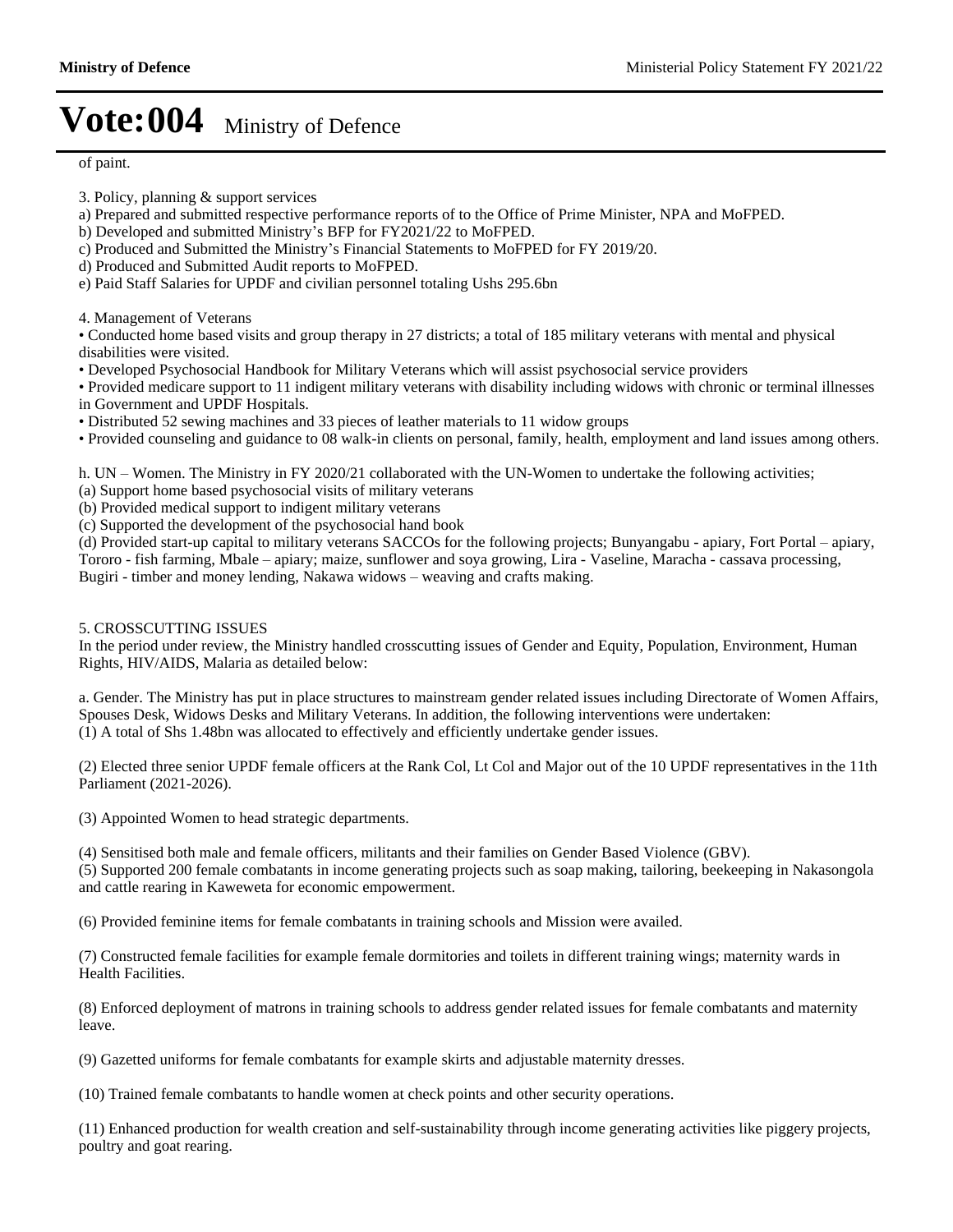(12) Established a demonstration farm in Bombo in various crops.

(13) Trained 03 males and 07 female staffs as trainers in Sexual Reproductive Health Rights (SRHR), Gender Based Violence (GBV) and HIV/AIDS.

(14) Strengthened coordination mechanism on gender issues with internal and external stakeholders such as Equal opportunities commission, UN women, United Nations Population Fund (UNFPA), Ministry of Gender and Ministry of Foreign Affairs.

(15) Inculcated a culture of saving among the wives of soldiers. Currently there are 81 Village Savings and Loan Association groups with over 3,429 members. A total of Ushs.169.2m has been saved.

b. Equity. To ensure all UPDF personnel adhere to equal opportunities principles as well as social inclusion for all, the Ministry:

(1) Treated, rehabilitated and re-skilled disabled soldiers with assistive devices for mobility, special needs training at UNISE-Kyambogo University.

(2) Adhered to the Policy of District Quota system in all recruitment exercises for able bodied Ugandans above 18 years.

(3) Supported military veterans with provision of legal aid, financing income generating activities, capitalizing SACCOs, appointed zonal pension officers and carried home base field visits to 185 veterans for psycho-social support.

(4) Provided formal education to orphans of fallen comrades.

c. Population. The Ministry undertook measures to control population growth and improve the quality of the population through the following activities:

(1) Family Planning and counselling services across the UPDF Health Centres.

(2) Continued adhering to the UPDF Policy of Officers and Militants not getting married until they have made four years in service.

(3) Treating of communicable and non-communicable diseases.

(4) Provided formal education to children of UPDF personnel with major emphasis of promoting girl child education and orphans of fallen soldiers.

d. Environment

(1) Used simulators in different training schools to ensure zero impact on environment through green training.

(2) Used energy saving stoves, volcanic stones and briquettes for cooking training schools including Kaweweta Recruit Training Schools (RTS), PSO - TC Singo.

(3) Practiced afforestation and re-afforestation by planting 50,000 trees in UPDF establishments.

e. HIV/AIDS. A number of interventions were undertaken to mainstream HIV/AIDS prevention and treatment initiatives in UPDF. Some of these included;

(1) Provision of HIV/AIDS services in the 28 ART Clinics with special days dedicated to provision of HIV related services (2) Sensitisation of 43,188 Commanders, troops, spouses and their families on prevention and treatment of HIV/AIDS.

f. Malaria. In the first half of FY 2020/21, the Ministry addressed the following malaria control and prevention activities;

(1) Indoor residual spraying and fumigation in training schools.

(2) Carried out rapid Diagnostic tests in all UPDF health facilities.

(3) Distributed 21,200 mosquito nets

(4) Trained 64 personnel in Public health education and skilled 30 personnel in Health Management Information System (HMIS).

#### **IV. Medium Term Plans**

In the next 05 years, inline with Presidential Budget Priorities, the NDP III and the Manifesto Commitments, the Ministry will undertake the following;

a) Improve the capacity and capability of the Defence Forces through recruitment, training and equipping personnel

b) Enhance the welfare of UPDF personnel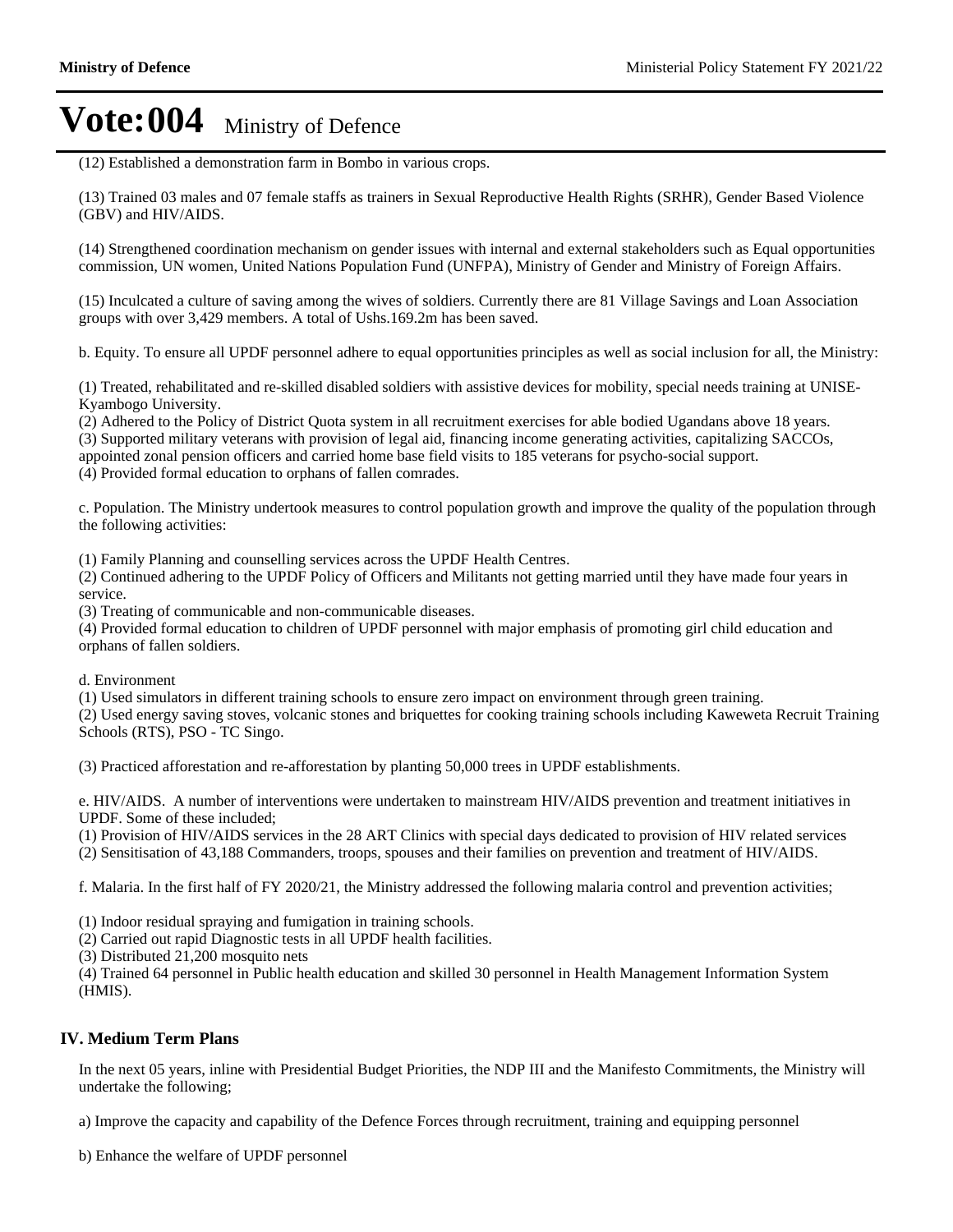- c) Effectively and efficiently provide combat service support
- d) UPDF Barracks Infrastructure Development
- e) Seamlessly transition, resettle and reintegrate veterans into productive civilian livelihoods
- f) Strengthen research and development to address prevailing and emerging security threats
- g) Establish and operationalize a National Service Programme
- h) Review, and develop appropriate policies for effective governance and security
- i) Enhance engagement in productive activities for economic development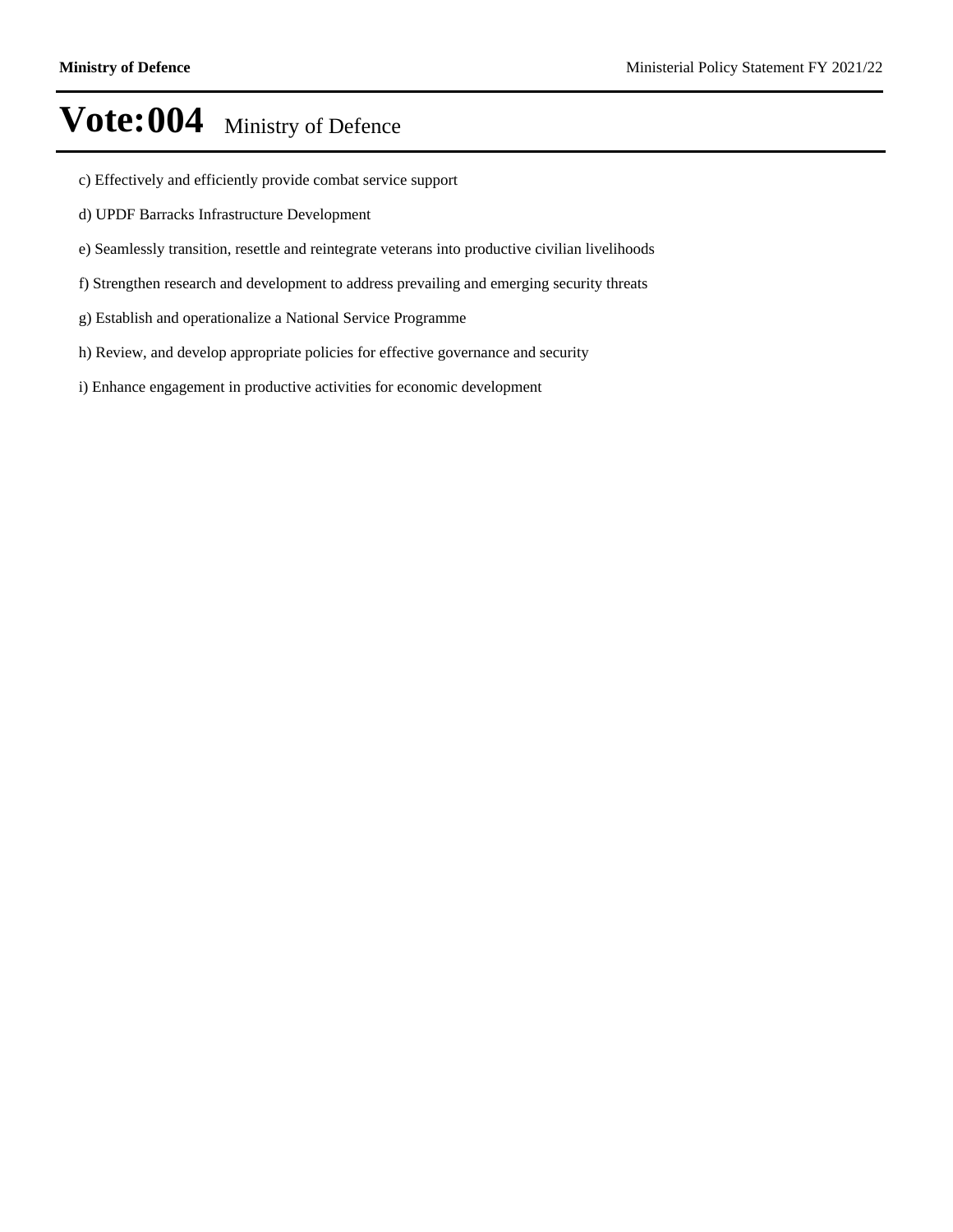### **V. Snapshot Of Medium Term Budget Allocations**

**Table 5.1: Overview of Vote Expenditures (UShs Billion)**

|                  |                                                      |                    | 2020/21                          |                                  |           | <b>MTEF Budget Projections</b> |           |           |           |  |
|------------------|------------------------------------------------------|--------------------|----------------------------------|----------------------------------|-----------|--------------------------------|-----------|-----------|-----------|--|
|                  |                                                      | 2019/20<br>Outturn | <b>Approved</b><br><b>Budget</b> | <b>Expenditure</b><br>by End Dec | 2021/22   | 2022/23                        | 2023/24   | 2024/25   | 2025/26   |  |
| <b>Recurrent</b> | Wage                                                 | 591.828            | 591.828                          | 295.650                          | 610.328   | 640.844                        | 640.844   | 640.844   | 640.844   |  |
|                  | Non Wage                                             | 661.324            | 766.177                          | 374.645                          | 774.726   | 774.726                        | 774.726   | 774.726   | 774.726   |  |
| Devt.            | GoU                                                  | 2,790.200          | 2,621.443                        | 1,778.348                        | 2,098.443 | 1,098.443                      | 1,098.443 | 1,098.443 | 1,098.443 |  |
|                  | Ext. Fin.                                            | 172.952            | 373.634                          | 75.760                           | 406.940   | 0.000                          | 0.000     | 0.000     | 0.000     |  |
|                  | <b>GoU</b> Total                                     | 4,043.352          | 3,979.448                        | 2,448.643                        | 3,483.497 | 2,514.013                      | 2,514.013 | 2,514.013 | 2,514.013 |  |
|                  | <b>Total GoU+Ext Fin (MTEF)</b>                      | 4,216.304          | 4,353.082                        | 2,524.403                        | 3,890.437 | 2,514.013                      | 2,514.013 | 2,514.013 | 2,514.013 |  |
|                  | Arrears                                              | 0.000              | 185.615                          | 159.771                          | 14.170    | 0.000                          | 0.000     | 0.000     | 0.000     |  |
|                  | <b>Total Budget</b>                                  | 4,216.304          | 4,538.697                        | 2,684.174                        | 3,904.607 | 2,514.013                      | 2,514.013 | 2,514.013 | 2,514.013 |  |
|                  | <b>A.I.A Total</b>                                   | 0.000              | 0.000                            | 0.000                            | 0.000     | 0.000                          | 0.000     | 0.000     | 0.000     |  |
|                  | <b>Grand Total</b>                                   | 4,216.304          | 4,538.697                        | 2,684.174                        | 3,904.607 | 2,514.013                      | 2,514.013 | 2,514.013 | 2,514.013 |  |
|                  | <b>Total Vote Budget</b><br><b>Excluding Arrears</b> | 4,216.304          | 4,353.082                        | 2,524.403                        | 3,890.437 | 2,514.013                      | 2,514.013 | 2,514.013 | 2,514.013 |  |

#### **Table 5.2: Budget Allocation by Programme (UShs Billion)**

|                                 | 2021/22 Draft Estimates |          |              |
|---------------------------------|-------------------------|----------|--------------|
| <b>Billion Uganda Shillings</b> | GoU                     | Ext. Fin | <b>Total</b> |
| Governance and Security         | 3,483.497               | 406.940  | 3,890.437    |
| <b>Grand Total:</b>             | 3,497.667               | 406.940  | 3,904.607    |
| Total excluding Arrears         | 3,483.497               | 406.940  | 3,890.437    |

### **VI. Budget By Economic Clasification**

**Table V6.1 2020/21 and 2021/22 Budget Allocations by Item**

|                                       |           |          | 2020/21 Approved Budget |              |           | 2021/22 Draft Estimates |              |
|---------------------------------------|-----------|----------|-------------------------|--------------|-----------|-------------------------|--------------|
| Billion Uganda Shillings              | GoU       | Ext. Fin | AIA.                    | <b>Total</b> | GoU       | Ext. Fin                | <b>Total</b> |
| <b>Output Class: Outputs Provided</b> | 1,343.031 | 319.542  | 0.000                   | 1,662.574    | 1,370.081 | 352.001                 | 1,722.082    |
| 211 Wages and Salaries                | 592.753   | 231.056  | 0.000                   | 823.809      | 611.253   | 263.514                 | 874.767      |
| 212 Social Contributions              | 80.139    | 0.000    | 0.000                   | 80.139       | 88.688    | 0.000                   | 88.688       |
| 213 Other Employee Costs              | 53.371    | 11.232   | 0.000                   | 64.603       | 53,372    | 11.232                  | 64.604       |
| 221 General Expenses                  | 157.904   | 12.831   | 0.000                   | 170.735      | 157.904   | 12.831                  | 170.735      |
| 222 Communications                    | 7.175     | 5.276    | 0.000                   | 12.451       | 7.175     | 5.276                   | 12.451       |
| 223 Utility and Property Expenses     | 16.117    | 0.000    | 0.000                   | 16.117       | 16.117    | 0.000                   | 16.117       |
| 224 Supplies and Services             | 314.080   | 41.981   | 0.000                   | 356.061      | 314.080   | 41.981                  | 356.061      |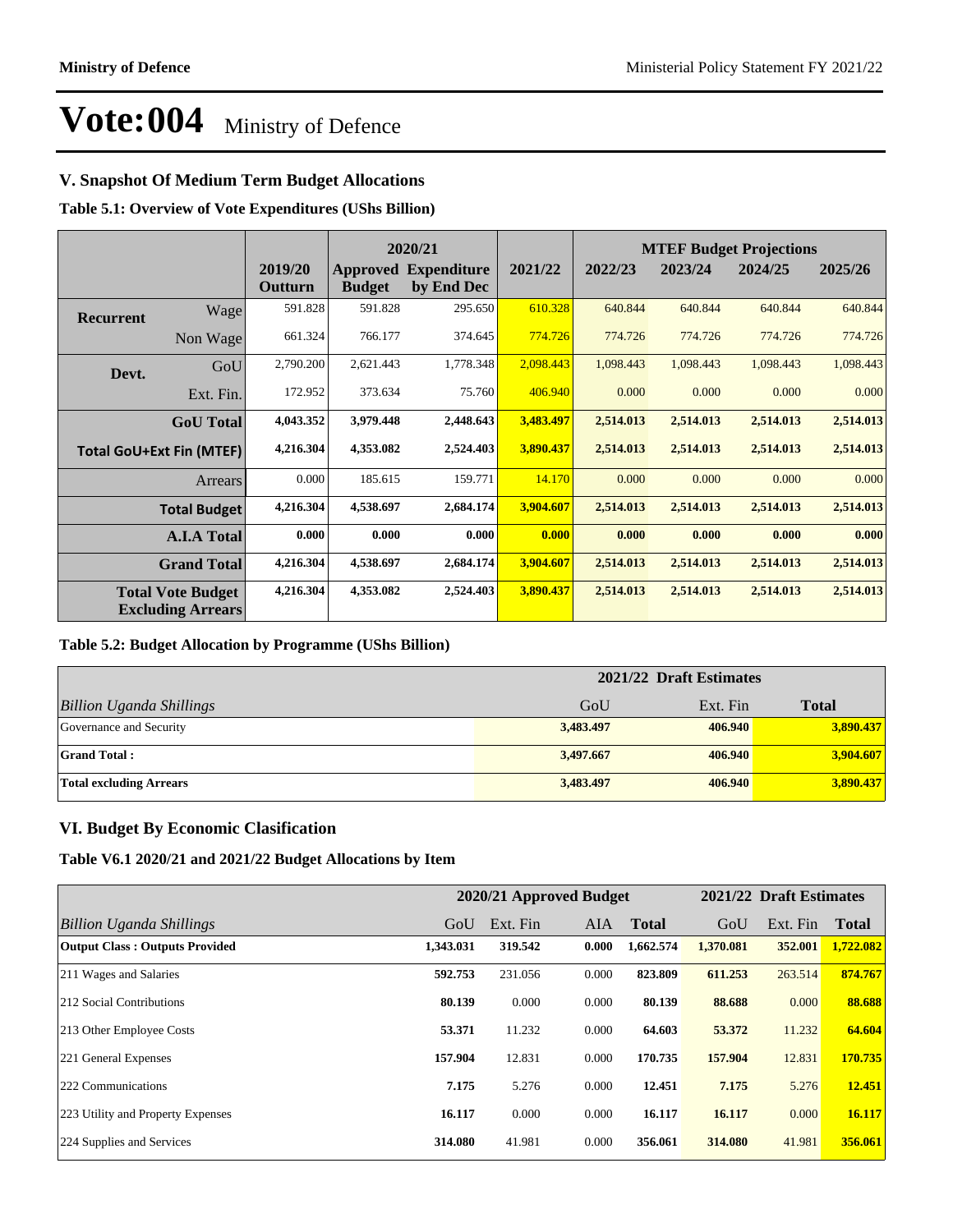| 225 Professional Services              | 2.194     | 1.200   | 0.000 | 3.394     | 2.194     | 1.200   | 3.394         |
|----------------------------------------|-----------|---------|-------|-----------|-----------|---------|---------------|
| 227 Travel and Transport               | 85.790    | 12.992  | 0.000 | 98.782    | 85.790    | 12.992  | 98.782        |
| 228 Maintenance                        | 19.728    | 2.975   | 0.000 | 22.703    | 19.728    | 2.975   | 22.703        |
| 229 Inventories                        | 12.000    | 0.000   | 0.000 | 12.000    | 12.000    | 0.000   | <b>12.000</b> |
| 282 Miscellaneous Other Expenses       | 1.780     | 0.000   | 0.000 | 1.780     | 1.780     | 0.000   | 1.780         |
| <b>Output Class: Outputs Funded</b>    | 55.403    | 0.000   | 0.000 | 55.403    | 55.403    | 0.000   | 55.403        |
| 263 To other general government units  | 55.403    | 0.000   | 0.000 | 55.403    | 55.403    | 0.000   | 55.403        |
| <b>Output Class: Capital Purchases</b> | 2,581.013 | 54.092  | 0.000 | 2,635.105 | 2,058.013 | 54.939  | 2,112.952     |
| 311 NON-PRODUCED ASSETS                | 12.661    | 0.000   | 0.000 | 12.661    | 17.661    | 0.000   | 17.661        |
| <b>312 FIXED ASSETS</b>                | 2,568.352 | 54.092  | 0.000 | 2,622,444 | 2,040.352 | 54.939  | 2,095.291     |
| <b>Output Class: Arrears</b>           | 185.615   | 0.000   | 0.000 | 185.615   | 14.170    | 0.000   | 14.170        |
| 321 DOMESTIC                           | 185.615   | 0.000   | 0.000 | 185.615   | 14.170    | 0.000   | 14.170        |
| <b>Grand Total:</b>                    | 4,165.063 | 373.634 | 0.000 | 4,538.697 | 3,497.667 | 406.940 | 3,904.607     |
| <b>Total excluding Arrears</b>         | 3,979.448 | 373.634 | 0.000 | 4,353.082 | 3,483.497 | 406.940 | 3,890.437     |

### VII. Budget By Sub-Subprogramme, Department And Project

### **Table V7.1: Past Expenditure Outturns and Medium Term Projections by Sub-SubProgramme,Department and Project**

| Billion Uganda shillings                                          | FY 2020/21                   |                           |                                   | <b>Medium Term Projections</b>              |           |           |           |           |
|-------------------------------------------------------------------|------------------------------|---------------------------|-----------------------------------|---------------------------------------------|-----------|-----------|-----------|-----------|
|                                                                   | FY 2019/20<br><b>Outturn</b> | Approved<br><b>Budget</b> | <b>Spent By</b><br><b>End Dec</b> | 2021-22<br><b>Proposed</b><br><b>Budget</b> | 2022-23   | 2023-24   | 2024-25   | 2025-26   |
| 01 National Defence (UPDF)                                        | 4,058,030                    | 4,195.027                 | 2,440.190                         | 3,723.833                                   | 2,355.958 | 2,355.958 | 2,355.958 | 2,355.958 |
| 0023 Defence Equipment Project                                    | 2,788.109                    | 2,619.353                 | 1,777.653                         | 2,096.353                                   | 1,096.353 | 1,096.353 | 1,096.353 | 1,096.353 |
| 02 UPDF Land forces                                               | 1,073.690                    | 1,178.757                 | 579.408                           | 1,197.257                                   | 1,236.323 | 1,236.323 | 1,236.323 | 1,236.323 |
| 03 UPDF Airforce                                                  | 23.280                       | 23.283                    | 7.369                             | 23.283                                      | 23.283    | 23.283    | 23.283    | 23.283    |
| 1178 UPDF Peace Keeping Mission in<br>Somalia (AMISOM)            | 172.952                      | 373.634                   | 75.760                            | 406.940                                     | 0.000     | 0.000     | 0.000     | 0.000     |
| 49 Policy, Planning and Support<br><b>Services</b>                | 158.273                      | 343.670                   | 243.984                           | 180.774                                     | 158.055   | 158.055   | 158.055   | 158.055   |
| 01 Headquarters                                                   | 155.896                      | 341.272                   | 243.154                           | 178.398                                     | 155.679   | 155.679   | 155.679   | 155.679   |
| 04 Internal Audit Department                                      | 0.286                        | 0.286                     | 0.135                             | 0.286                                       | 0.286     | 0.286     | 0.286     | 0.286     |
| 1439 Ministry of Defence and Veteran affairs<br>Retooling Project | 2.092                        | 0.000                     | 0.000                             | 0.000                                       | 0.000     | 0.000     | 0.000     | 0.000     |
| 1630 Retooling of Ministry of Defense and<br>Veteran Affairs      | 0.000                        | 2.112                     | 0.695                             | 2.090                                       | 2.090     | 2.090     | 2.090     | 2.090     |
| <b>Total for the Vote</b>                                         | 4,216.304                    | 4,538.697                 | 2,684.174                         | 3,904.607                                   | 2,514.013 | 2,514.013 | 2,514.013 | 2,514.013 |
| <b>Total Excluding Arrears</b>                                    | 4.216.304                    | 4,353.082                 | 2,524.403                         | 3,890.437                                   | 2.514.013 | 2.514.013 | 2.514.013 | 2,514.013 |

### **VIII. Sub-SubProgramme Performance and Medium Term Plans**

**Table V8.1: Sub-SubProgramme Outcome and Outcome Indicators**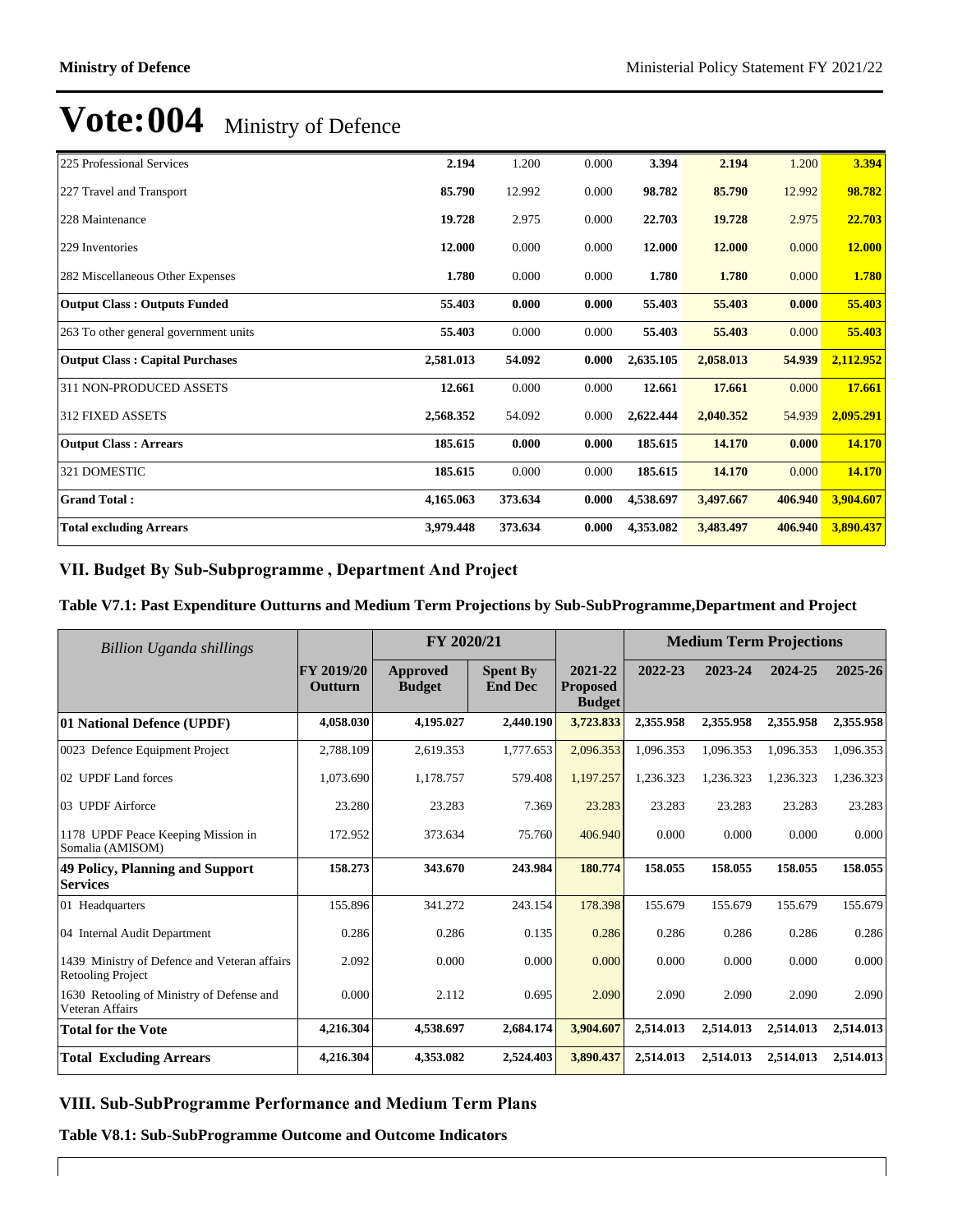|                                                  | <b>Sub-SubProgramme:</b> 01 National Defence (UPDF)                                                                                                             |                 |                  |                            |            |            |  |  |  |
|--------------------------------------------------|-----------------------------------------------------------------------------------------------------------------------------------------------------------------|-----------------|------------------|----------------------------|------------|------------|--|--|--|
| Objective:                                       | a) To Defend the National Sovereignty and territorial integrity.                                                                                                |                 |                  |                            |            |            |  |  |  |
|                                                  | b) To build adequate and credible Defence Capacity to address both Internal and External threats                                                                |                 |                  |                            |            |            |  |  |  |
|                                                  | c) To support Regional and continental Integration through the EA community and African Union                                                                   |                 |                  |                            |            |            |  |  |  |
|                                                  | d) To participate in Regional and International Peace Support Operations                                                                                        |                 |                  |                            |            |            |  |  |  |
|                                                  | e) To manage programs for military veterans to seamlessly transit to civilian lives.                                                                            |                 |                  |                            |            |            |  |  |  |
| <b>Responsible Officer:</b>                      | Mrs Edith Buturo                                                                                                                                                |                 |                  |                            |            |            |  |  |  |
| <b>Outcome:</b>                                  | <b>Sustained Security</b>                                                                                                                                       |                 |                  |                            |            |            |  |  |  |
|                                                  | 1. Improved Firepower capacity, delivery Mobility, troop protection and deployability                                                                           |                 |                  |                            |            |            |  |  |  |
| 2. Improved infrastructure                       |                                                                                                                                                                 |                 |                  |                            |            |            |  |  |  |
| 3. Improved peace and security                   |                                                                                                                                                                 |                 |                  |                            |            |            |  |  |  |
|                                                  |                                                                                                                                                                 |                 |                  | <b>Performance Targets</b> |            |            |  |  |  |
|                                                  | <b>Outcome Indicators</b>                                                                                                                                       |                 |                  | 2021/22                    | 2022/23    | 2023/24    |  |  |  |
|                                                  |                                                                                                                                                                 | <b>Baseline</b> | <b>Base year</b> | <b>Target</b>              | Projection | Projection |  |  |  |
| • Level of professionalism of the Defence Forces |                                                                                                                                                                 | Good            | 2021             | Good                       | Good       | Good       |  |  |  |
| N/A                                              |                                                                                                                                                                 |                 |                  |                            |            |            |  |  |  |
| <b>Sub-SubProgramme:</b>                         | 49 Policy, Planning and Support Services                                                                                                                        |                 |                  |                            |            |            |  |  |  |
| Objective:                                       | To provide support and facilitation to the UPDF which in turn ensures a secure environment for<br>development and security of persons and property of Ugandans. |                 |                  |                            |            |            |  |  |  |
| <b>Responsible Officer:</b>                      | Mrs Edith Buturo                                                                                                                                                |                 |                  |                            |            |            |  |  |  |
| <b>Outcome:</b>                                  | Efficient and effective Ministry of Defence                                                                                                                     |                 |                  |                            |            |            |  |  |  |
| 1. Improved peace and security                   |                                                                                                                                                                 |                 |                  |                            |            |            |  |  |  |
| 2. Staff capacity enhanced                       |                                                                                                                                                                 |                 |                  |                            |            |            |  |  |  |
|                                                  |                                                                                                                                                                 |                 |                  | <b>Performance Targets</b> |            |            |  |  |  |
|                                                  | <b>Outcome Indicators</b>                                                                                                                                       |                 |                  | 2021/22                    | 2022/23    | 2023/24    |  |  |  |
|                                                  |                                                                                                                                                                 | <b>Baseline</b> | <b>Base year</b> | <b>Target</b>              | Projection | Projection |  |  |  |
|                                                  | N/A                                                                                                                                                             |                 |                  |                            |            |            |  |  |  |
| N/A                                              |                                                                                                                                                                 |                 |                  |                            |            |            |  |  |  |

### **IX. Major Capital Investments And Changes In Resource Allocation**

**Table 9.1: Major Capital Investment (Capital Purchases outputs over 0.5Billion)**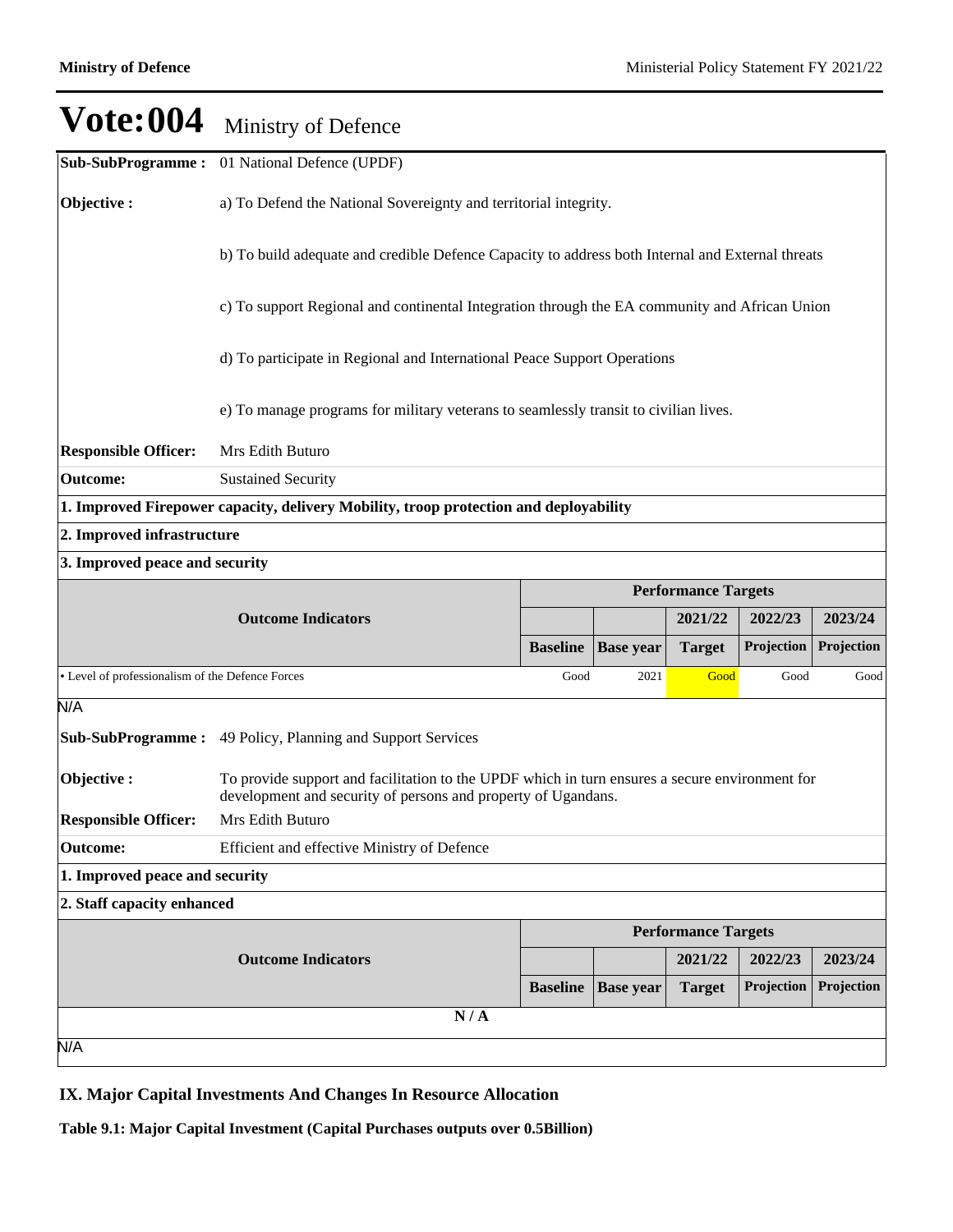| FY 2020/21                                                                            | FY 2021/22   |                                                                         |                                                           |  |  |  |
|---------------------------------------------------------------------------------------|--------------|-------------------------------------------------------------------------|-----------------------------------------------------------|--|--|--|
| <b>Appr. Budget and Planned Outputs</b>                                               |              | <b>Expenditures and Achievements by</b><br>end Dec                      | <b>Proposed Budget and Planned</b><br><b>Outputs</b>      |  |  |  |
| <b>Vote 004 Ministry of Defence</b>                                                   |              |                                                                         |                                                           |  |  |  |
| Sub-SubProgramme: 11 01 National Defence (UPDF)                                       |              |                                                                         |                                                           |  |  |  |
| Development Project : 0023 Defence Equipment Project                                  |              |                                                                         |                                                           |  |  |  |
| <b>Budget Output: 11 01 71 Acquisition of Land by Government</b>                      |              |                                                                         |                                                           |  |  |  |
| Land acquired for security strategic purposes                                         |              | Acquired land through compensation of pieces<br>of land worth shs 3.6bn | Acquire land for training and other strategic<br>purposes |  |  |  |
| <b>Total Output Cost(Ushs Thousand)</b>                                               | 12,660,890   | 10,597,319                                                              | 17,660,890                                                |  |  |  |
| Gou Dev't:                                                                            | 12,660,890   | 10,597,319                                                              | 17,660,890                                                |  |  |  |
| Ext Fin:                                                                              | $\mathbf{0}$ | $\mathbf{0}$                                                            |                                                           |  |  |  |
| $A.I.A$ :                                                                             | $\mathbf{0}$ | $\mathbf{0}$                                                            |                                                           |  |  |  |
| <b>Budget Output: 11 01 72 Government Buildings and Administrative Infrastructure</b> |              |                                                                         |                                                           |  |  |  |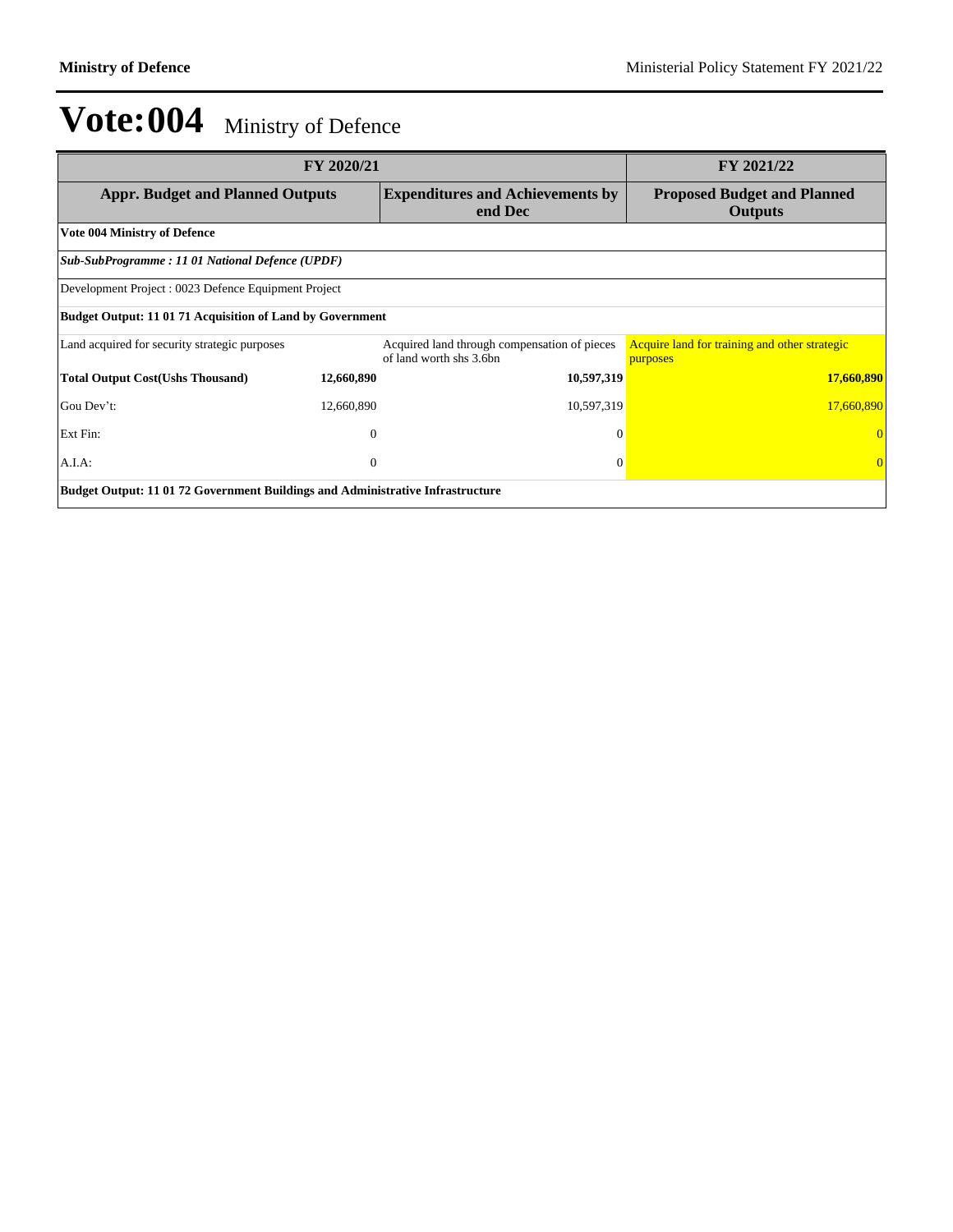| Implement DSIIP 3                                                                |                  | In the period under review, the Ministry<br>continued to provide decent accommodation<br>through constructing, maintaining the<br>infrastructure across UPDF formation and Units<br>as follows;<br>a. Health and Sanitation. In the second quarter<br>of FY2020/21, The Ministry continued to<br>engage in numerous construction and<br>maintenance of projects are follows;<br>Completion of HCIIIs, water supply and 06<br>aqua privy toilets at two bridge HQs in<br>Kakyomya and Kyangwali, repair of sewerage<br>system at Military Police Hqs. Other ongoing<br>works include operational level III field<br>hospital at GHM-Bombo, Military Referral<br>Hospital at lower Mbuya.<br>b. Housing Accommodation. Completion of<br>commander's house, three Dormitory blocks at<br>05Bde Hqs and Kalama respectively. Other<br>ongoing works include Renovation and routine<br>maintenance of barracks.<br>c. Office Accommodation. The ministry<br>completed the construction of Pavilion at<br>Kalama, five kitchen houses at Ruhengyere and<br>Administration blocks at each of the 05Bde<br>Hqs.<br>d. Training Schools and Colleges. Completion<br>of phase 1 at marine Pier in Magax2,<br>Completion of twelve classroom blocks, twelve<br>Dormitory blocks, two VIP& five aqua-privy<br>toilets at parade ground, kitchen, generator<br>house, saluting base, earth works, landscaping<br>at RTS Kaweweta and others works stand at<br>95% which include Dam excavations,<br>embankment filling among others. Other<br>routine maintenance works at Kabamba and<br>SCSC-Kimaka are ongoing.<br>e. Storage Facilities. Completion of two gun<br>sheds, armory and three log stores at<br>Ruhengyere. Other ongoing works include<br>Construction of three new log stores at Magx2.<br>f. Engineers Bde Capacity Building. The<br>Ministry continued to equip its staff with<br>requisite skills through training and acquisition<br>of training aids.<br>g. Preservation of History of Revolution. In the<br>Q2, the Ministry Constructed and maintained<br>graves of fallen comrades. | a. Phase III of Military Referral Hospital<br>b. Construction of 02 Bde HOs.<br>c. Constructed and renovated Logistic stores.<br>d. Constructed and renovated Training<br>infrastructure<br>e. Constructed and renovated Air Force<br>infrastructure |
|----------------------------------------------------------------------------------|------------------|-------------------------------------------------------------------------------------------------------------------------------------------------------------------------------------------------------------------------------------------------------------------------------------------------------------------------------------------------------------------------------------------------------------------------------------------------------------------------------------------------------------------------------------------------------------------------------------------------------------------------------------------------------------------------------------------------------------------------------------------------------------------------------------------------------------------------------------------------------------------------------------------------------------------------------------------------------------------------------------------------------------------------------------------------------------------------------------------------------------------------------------------------------------------------------------------------------------------------------------------------------------------------------------------------------------------------------------------------------------------------------------------------------------------------------------------------------------------------------------------------------------------------------------------------------------------------------------------------------------------------------------------------------------------------------------------------------------------------------------------------------------------------------------------------------------------------------------------------------------------------------------------------------------------------------------------------------------------------------------------------------------------------------------------------------------------------------------------------|------------------------------------------------------------------------------------------------------------------------------------------------------------------------------------------------------------------------------------------------------|
| Total Output Cost(Ushs Thousand)                                                 | 15,210,087       | 15,209,767                                                                                                                                                                                                                                                                                                                                                                                                                                                                                                                                                                                                                                                                                                                                                                                                                                                                                                                                                                                                                                                                                                                                                                                                                                                                                                                                                                                                                                                                                                                                                                                                                                                                                                                                                                                                                                                                                                                                                                                                                                                                                      | 16.210.087                                                                                                                                                                                                                                           |
| Gou Dev't:                                                                       | 15,210,087       | 15,209,767                                                                                                                                                                                                                                                                                                                                                                                                                                                                                                                                                                                                                                                                                                                                                                                                                                                                                                                                                                                                                                                                                                                                                                                                                                                                                                                                                                                                                                                                                                                                                                                                                                                                                                                                                                                                                                                                                                                                                                                                                                                                                      | 16,210,087                                                                                                                                                                                                                                           |
| Ext Fin:                                                                         | $\boldsymbol{0}$ | $\Omega$                                                                                                                                                                                                                                                                                                                                                                                                                                                                                                                                                                                                                                                                                                                                                                                                                                                                                                                                                                                                                                                                                                                                                                                                                                                                                                                                                                                                                                                                                                                                                                                                                                                                                                                                                                                                                                                                                                                                                                                                                                                                                        |                                                                                                                                                                                                                                                      |
| A.I.A:                                                                           | $\boldsymbol{0}$ | $\theta$                                                                                                                                                                                                                                                                                                                                                                                                                                                                                                                                                                                                                                                                                                                                                                                                                                                                                                                                                                                                                                                                                                                                                                                                                                                                                                                                                                                                                                                                                                                                                                                                                                                                                                                                                                                                                                                                                                                                                                                                                                                                                        |                                                                                                                                                                                                                                                      |
| Budget Output: 11 01 75 Purchase of Motor Vehicles and Other Transport Equipment |                  |                                                                                                                                                                                                                                                                                                                                                                                                                                                                                                                                                                                                                                                                                                                                                                                                                                                                                                                                                                                                                                                                                                                                                                                                                                                                                                                                                                                                                                                                                                                                                                                                                                                                                                                                                                                                                                                                                                                                                                                                                                                                                                 |                                                                                                                                                                                                                                                      |
| Transport equipment for security operations                                      |                  | Procured 10 Transport equipment for security<br>operations                                                                                                                                                                                                                                                                                                                                                                                                                                                                                                                                                                                                                                                                                                                                                                                                                                                                                                                                                                                                                                                                                                                                                                                                                                                                                                                                                                                                                                                                                                                                                                                                                                                                                                                                                                                                                                                                                                                                                                                                                                      | -10 Command Vehicles<br>- 04 Troop Vehicles<br>- 02 Water bowzers<br>- 02 Cesspool emptiers                                                                                                                                                          |
| <b>Total Output Cost(Ushs Thousand)</b>                                          | 9,177,020        | 1,548,477                                                                                                                                                                                                                                                                                                                                                                                                                                                                                                                                                                                                                                                                                                                                                                                                                                                                                                                                                                                                                                                                                                                                                                                                                                                                                                                                                                                                                                                                                                                                                                                                                                                                                                                                                                                                                                                                                                                                                                                                                                                                                       | 4,177,020                                                                                                                                                                                                                                            |
| Gou Dev't:                                                                       | 9,177,020        | 1,548,477                                                                                                                                                                                                                                                                                                                                                                                                                                                                                                                                                                                                                                                                                                                                                                                                                                                                                                                                                                                                                                                                                                                                                                                                                                                                                                                                                                                                                                                                                                                                                                                                                                                                                                                                                                                                                                                                                                                                                                                                                                                                                       | 4,177,020                                                                                                                                                                                                                                            |
| Ext Fin:                                                                         | $\boldsymbol{0}$ | 0                                                                                                                                                                                                                                                                                                                                                                                                                                                                                                                                                                                                                                                                                                                                                                                                                                                                                                                                                                                                                                                                                                                                                                                                                                                                                                                                                                                                                                                                                                                                                                                                                                                                                                                                                                                                                                                                                                                                                                                                                                                                                               |                                                                                                                                                                                                                                                      |
| A.I.A:                                                                           | $\boldsymbol{0}$ | $\theta$                                                                                                                                                                                                                                                                                                                                                                                                                                                                                                                                                                                                                                                                                                                                                                                                                                                                                                                                                                                                                                                                                                                                                                                                                                                                                                                                                                                                                                                                                                                                                                                                                                                                                                                                                                                                                                                                                                                                                                                                                                                                                        |                                                                                                                                                                                                                                                      |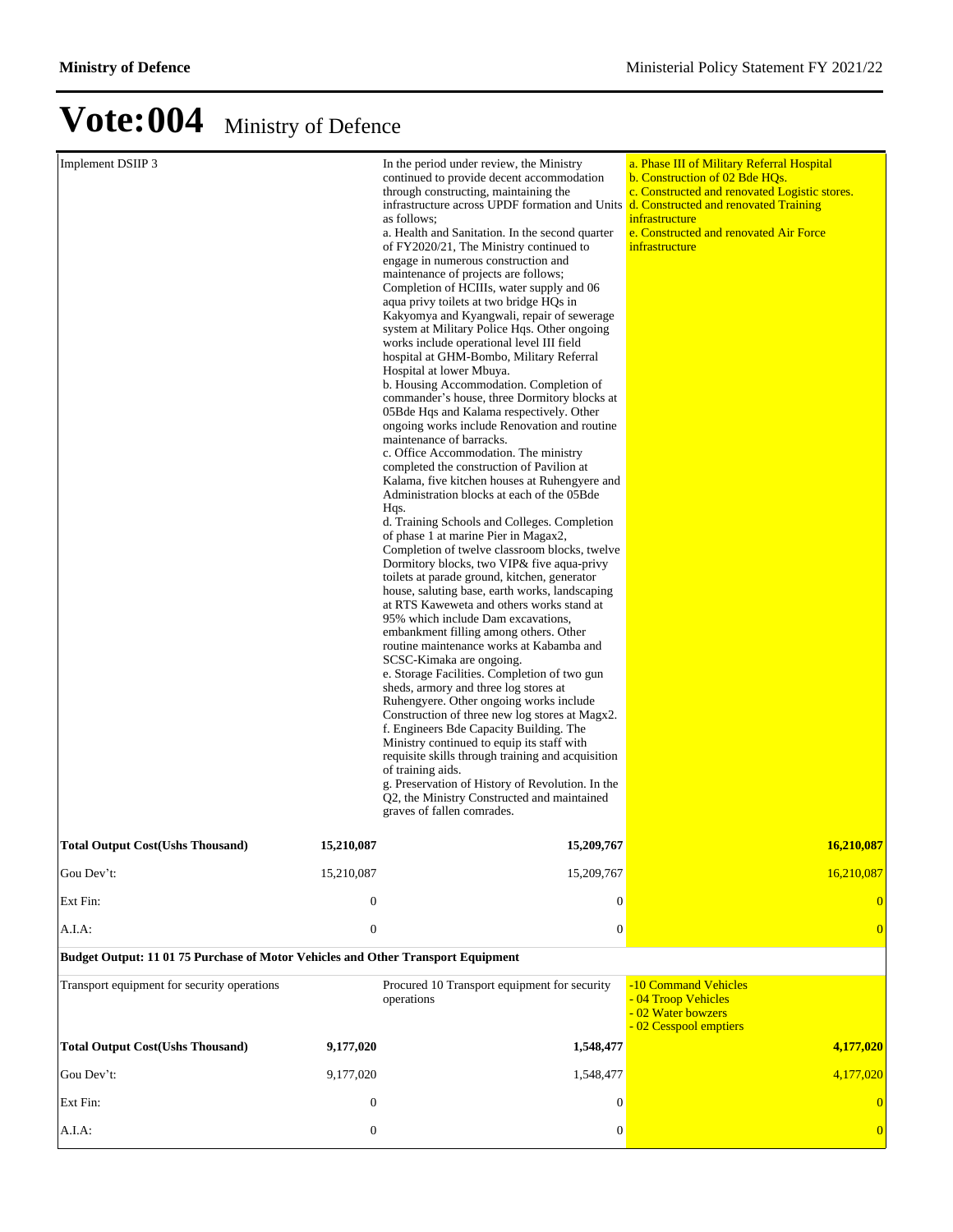| Budget Output: 11 01 77 Purchase of Specialised Machinery & Equipment            |                  |                                                                                                                                                                                                                   |                                                      |  |  |  |  |  |
|----------------------------------------------------------------------------------|------------------|-------------------------------------------------------------------------------------------------------------------------------------------------------------------------------------------------------------------|------------------------------------------------------|--|--|--|--|--|
| Machinery procured                                                               |                  | Capital logistics and Machinery. A total of<br>UShs 1.7bn was used to acquire various office<br>equipment, stationery, machinery to facilitate<br>administrative, and operations work in<br>Formations and Units. | -Medical equipment<br>-Communication equipment       |  |  |  |  |  |
| <b>Total Output Cost(Ushs Thousand)</b>                                          | 2,541,874,573    | 1,730,082,224                                                                                                                                                                                                     | 2,017,874,573                                        |  |  |  |  |  |
| Gou Dev't:                                                                       | 2,541,874,573    | 1,730,082,224                                                                                                                                                                                                     | 2,017,874,573                                        |  |  |  |  |  |
| Ext Fin:                                                                         | $\overline{0}$   | $\mathbf{0}$                                                                                                                                                                                                      | $\overline{0}$                                       |  |  |  |  |  |
| A.I.A:                                                                           | $\mathbf{0}$     | $\boldsymbol{0}$                                                                                                                                                                                                  | $\overline{0}$                                       |  |  |  |  |  |
| Development Project: 1178 UPDF Peace Keeping Mission in Somalia (AMISOM)         |                  |                                                                                                                                                                                                                   |                                                      |  |  |  |  |  |
| Budget Output: 11 01 72 Government Buildings and Administrative Infrastructure   |                  |                                                                                                                                                                                                                   |                                                      |  |  |  |  |  |
| Phase 2 of Military Referral hospital                                            |                  | Construction of Referral Hospital is at 69%.                                                                                                                                                                      |                                                      |  |  |  |  |  |
| <b>Total Output Cost(Ushs Thousand)</b>                                          | 36,612,018       | $\bf{0}$                                                                                                                                                                                                          | 37,459,127                                           |  |  |  |  |  |
| Gou Dev't:                                                                       | $\mathbf{0}$     | $\mathbf{0}$                                                                                                                                                                                                      | $\overline{0}$                                       |  |  |  |  |  |
| Ext Fin:                                                                         | 36,612,018       | $\mathbf{0}$                                                                                                                                                                                                      | 37,459,127                                           |  |  |  |  |  |
| A.I.A:                                                                           | $\boldsymbol{0}$ | $\boldsymbol{0}$                                                                                                                                                                                                  | $\overline{0}$                                       |  |  |  |  |  |
| Budget Output: 11 01 75 Purchase of Motor Vehicles and Other Transport Equipment |                  |                                                                                                                                                                                                                   |                                                      |  |  |  |  |  |
|                                                                                  |                  |                                                                                                                                                                                                                   | Vehicles procured to support the AMISOM<br>operation |  |  |  |  |  |
| <b>Total Output Cost(Ushs Thousand)</b>                                          | 17,480,000       | $\bf{0}$                                                                                                                                                                                                          | 17,480,000                                           |  |  |  |  |  |
| Gou Dev't:                                                                       | $\theta$         | $\mathbf{0}$                                                                                                                                                                                                      | $\overline{0}$                                       |  |  |  |  |  |
| Ext Fin:                                                                         | 17,480,000       | $\mathbf{0}$                                                                                                                                                                                                      | 17,480,000                                           |  |  |  |  |  |
| A.I.A.                                                                           | $\mathbf{0}$     | $\mathbf{0}$                                                                                                                                                                                                      | $\overline{0}$                                       |  |  |  |  |  |
| Sub-SubProgramme: 11 49 Policy, Planning and Support Services                    |                  |                                                                                                                                                                                                                   |                                                      |  |  |  |  |  |
| Development Project: 1630 Retooling of Ministry of Defense and Veteran Affairs   |                  |                                                                                                                                                                                                                   |                                                      |  |  |  |  |  |
| Budget Output: 11 49 75 Purchase of Motor Vehicles and Other Transport Equipment |                  |                                                                                                                                                                                                                   |                                                      |  |  |  |  |  |
| Vehicles procured                                                                |                  |                                                                                                                                                                                                                   |                                                      |  |  |  |  |  |
| <b>Total Output Cost(Ushs Thousand)</b>                                          | 1,255,580        | 365,879                                                                                                                                                                                                           | 1,255,580                                            |  |  |  |  |  |
| Gou Dev't:                                                                       | 1,255,580        | 365,879                                                                                                                                                                                                           | 1,255,580                                            |  |  |  |  |  |
| Ext Fin:                                                                         | $\mathbf{0}$     | $\overline{0}$                                                                                                                                                                                                    | $\overline{0}$                                       |  |  |  |  |  |
| A.I.A:                                                                           | $\mathbf{0}$     | $\overline{0}$                                                                                                                                                                                                    | $\overline{0}$                                       |  |  |  |  |  |
| Budget Output: 11 49 77 Purchase of Specialised Machinery & Equipment            |                  |                                                                                                                                                                                                                   |                                                      |  |  |  |  |  |
| Office equipment procured                                                        |                  |                                                                                                                                                                                                                   |                                                      |  |  |  |  |  |
| <b>Total Output Cost(Ushs Thousand)</b>                                          | 661,730          | 329,262                                                                                                                                                                                                           | 661,730                                              |  |  |  |  |  |
| Gou Dev't:                                                                       | 661,730          | 329,262                                                                                                                                                                                                           | 661,730                                              |  |  |  |  |  |
| Ext Fin:                                                                         | $\mathbf{0}$     | $\mathbf{0}$                                                                                                                                                                                                      | $\overline{0}$                                       |  |  |  |  |  |
| A.I.A:                                                                           | $\boldsymbol{0}$ | $\mathbf{0}$                                                                                                                                                                                                      | $\overline{0}$                                       |  |  |  |  |  |

### **X. Vote Challenges and Plans To Improve Performance**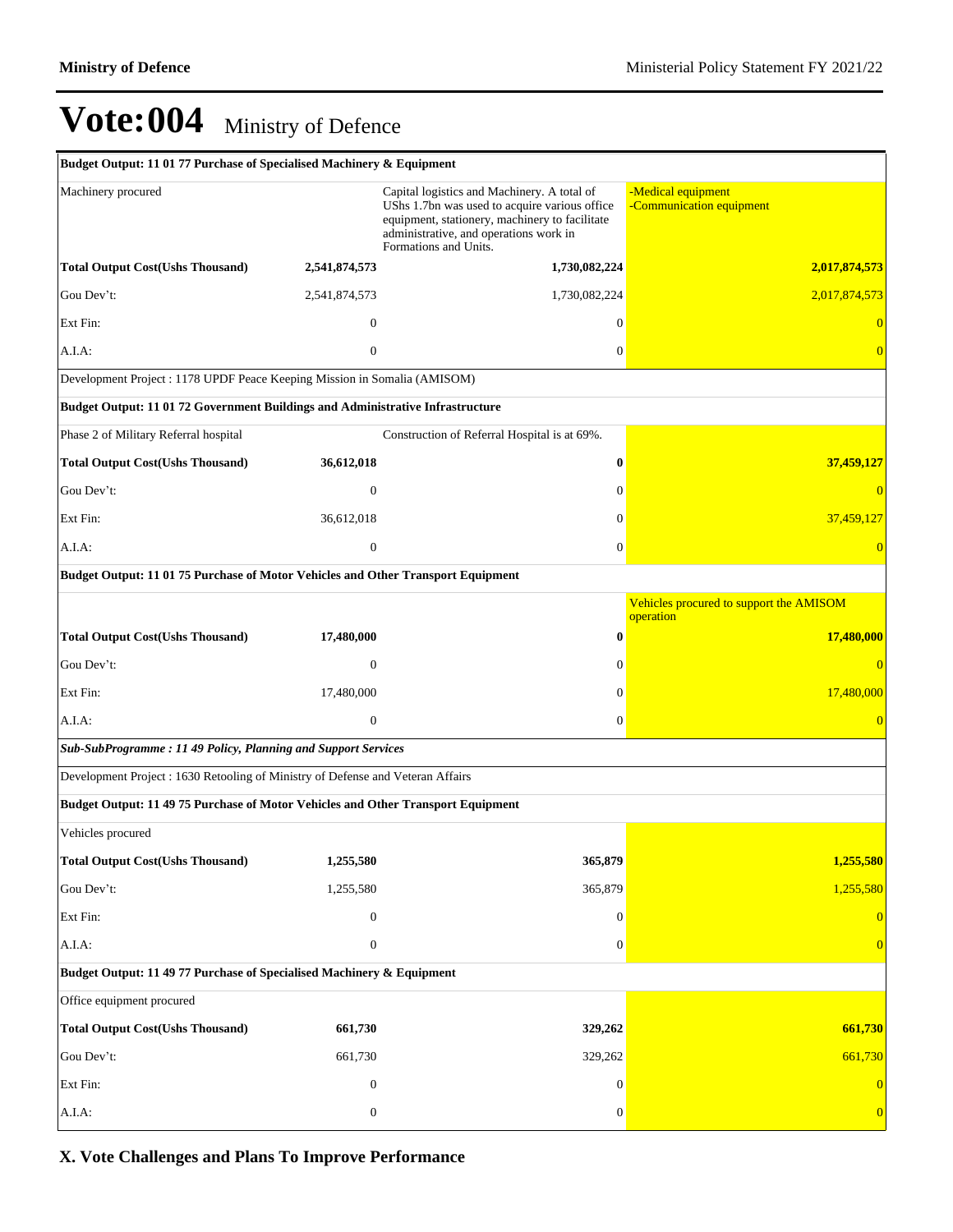#### **Vote Challenges**

The Ministry's major challenges are;

- 1. Under and un funded budget priorities
- 1. Under-funded Priorities
- a) Welfare
- i). Salary
- Salaries for Integrated LDPs- UGX 69.879bn
- Salary for newly recruited medical professionals and commissioned officers  $-$  UGX 5.233bn
- Professional allowances enhancement for scientists and other professionals-UGX 59.405bn.
- Salary segmentation and enhancement for all UPDF officers and militants -UGX 412.692bn.
- ii). Pensions, gratuity and survivors benefits backlog of 10,033 verified files UGX 94.2bn.
- iii). Capitalisation of Defence Forces Shop UGX 36bn.
- iv). Medical expenses UGX 11.792bn.

b) Training

- i). Recurrent and capital requirements for National Defence College- Uganda- UGX 12.4bn.
- ii). Three Year Degree Course in Security Studies at Uganda Military Academy (UMAK)-Kabamba UGX 3.2bn

c) Logistics

- i). Food UGX 41.99bn
- ii). Fuel (Air forces)  $-$  UGX 12.6bn.
- iii). Fuel (Land Forces)  $-$  UGX 39.1bn.
- iv). Clothing  $-\text{UGX }48.82\text{bn}$ .
- v). Maintenance of Vehicles UGX 3.9bn.
- vi). Land compensations- UGX 80bn

Unfunded Priorities

- a) UPDF Barracks infrastructure development UGX 760bn
- b) MODVA and UPDF Strategic Headquarters UGX 62.5bn
- c) National Military Museum UGX 87.02bn
- d) Mobilise, document and Training of Reserve Forces -UGX 9bn.
- e) Equipment for Military Referral hospital -UGX 108.2bn.
- f) Support to veteran cooperatives  $-\text{UGX}$  179.4bn.
- g) Domestic arrears -UGX 202.879

2. Land encroachment

### **Plans to improve Vote Performance**

The ministry will continue to;

- 1. Efficiency measures especially in utility management
- 2. Enhance food production
- 3. Procure items in bulk to benefit from economies of scale
- 4. Strengthen Monitoring and Evaluation function
- 5. Tap into synergies with other MDAs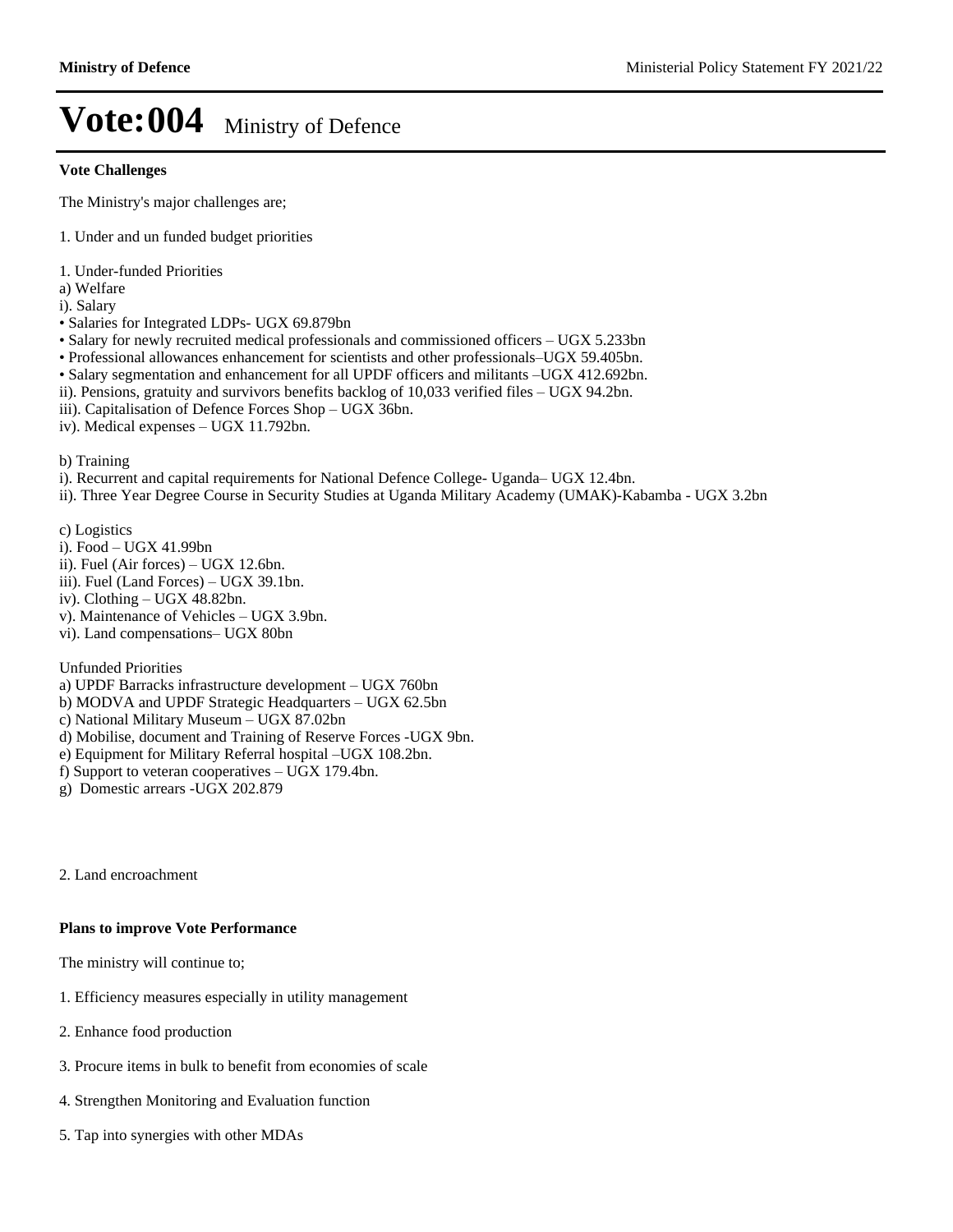### **XI Off Budget Support**

**Table 11.1 Off-Budget Support by Department and Project**

N/A

### **XII. Vote Cross Cutting Policy And Other Budgetary Issues**

**Table 12.1: Cross- Cutting Policy Issues**

| <b>Issue Type:</b>                  | <b>HIV/AIDS</b>                                                                                                                                                                                                            |
|-------------------------------------|----------------------------------------------------------------------------------------------------------------------------------------------------------------------------------------------------------------------------|
| Objective:                          | Mainstream HIV/AIDS prevention and manangement                                                                                                                                                                             |
| <b>Issue of Concern:</b>            | Managing the spread of HIV/AIDS                                                                                                                                                                                            |
| <b>Planned Interventions:</b>       | a) Establish gazetted ART clinics at all Health Facilities from HC III to Hospitals<br>b) Roll-out national guidelines on prevention and management<br>c) Sensitise troops, spouses on combination prevention options      |
| <b>Budget Allocation (Billion):</b> | 1.700                                                                                                                                                                                                                      |
| <b>Performance Indicators:</b>      | Reduced infection rates                                                                                                                                                                                                    |
| <b>Issue Type:</b>                  | <b>Gender</b>                                                                                                                                                                                                              |
| Objective:                          | Mainstream gender activities                                                                                                                                                                                               |
| <b>Issue of Concern:</b>            | Gender mainstreaming                                                                                                                                                                                                       |
| <b>Planned Interventions:</b>       | - Income generating activities for all female combatants, spouses and their families<br>- Empower female combatants<br>- Provide feminine items for female combatants                                                      |
| <b>Budget Allocation (Billion):</b> | 1.800                                                                                                                                                                                                                      |
| <b>Performance Indicators:</b>      | Gender and equity mainstreamed                                                                                                                                                                                             |
| <b>Issue Type:</b>                  | <b>Enviroment</b>                                                                                                                                                                                                          |
| Objective:                          | Environment management                                                                                                                                                                                                     |
| <b>Issue of Concern:</b>            | Environment degradation                                                                                                                                                                                                    |
| <b>Planned Interventions:</b>       | a) Use simulators and energy saving stoves in training.<br>b) Practise afforestation and re-afforestation in its units<br>c) Roll out the Solar Power Barracks Project<br>d) Continue enforcement on fisheries activities. |
| <b>Budget Allocation (Billion):</b> | 1.800                                                                                                                                                                                                                      |
| <b>Performance Indicators:</b>      | Environment protected                                                                                                                                                                                                      |

#### **XIII. Personnel Information**

### **Table 13.1 Staff Establishment Analysis**

| <b>Title</b>                        |      | <b>Salary Scale   Number Of Approved Positions  </b> | <b>Number Of Filled Positions</b> |
|-------------------------------------|------|------------------------------------------------------|-----------------------------------|
| Assistant Commissioner              | 'U1E |                                                      |                                   |
| Principal officer                   |      |                                                      |                                   |
| <b>Principal Personal Secretary</b> |      |                                                      |                                   |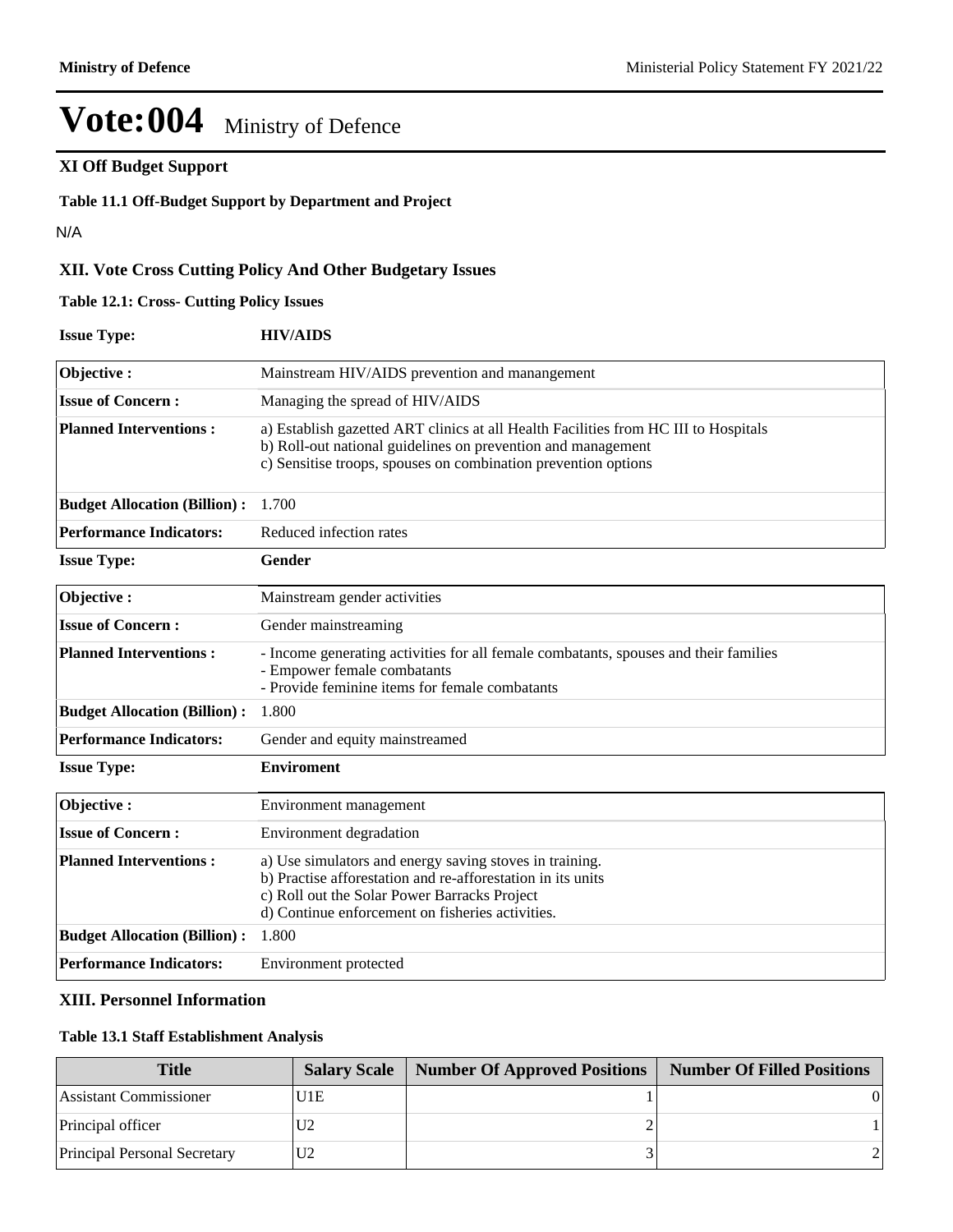| Principal Policy Analyst             | U <sub>2</sub> | $\mathfrak{D}$ |                |
|--------------------------------------|----------------|----------------|----------------|
| Senior Information Scientist         | U <sub>3</sub> | 2              |                |
| Senior Internal Auditor              | U <sub>3</sub> | 2              |                |
| Senior Personal Secretary            | U <sub>3</sub> | 3              |                |
| Senior Planning Officer              | U <sub>3</sub> | 2              |                |
| Senior Research Officer              | U <sub>3</sub> |                | 0              |
| Accountant                           | U <sub>4</sub> | 4              | 3              |
| <b>Inventory Management Officer</b>  | U <sub>4</sub> |                | 0              |
| Personal Secretary                   | U <sub>4</sub> | 6              |                |
| Social Research Officer              | U <sub>4</sub> |                | $\Omega$       |
| <b>Assistant Engineering Officer</b> | U <sub>5</sub> |                | $\Omega$       |
| Senior Assistant Accountant          | U <sub>5</sub> | 3              | $\overline{c}$ |
| Senior Office Supervisor             | U <sub>5</sub> |                | $\theta$       |
| Data Entry Clerk                     | U <sub>6</sub> | 4              |                |
| Office Typist                        | U7             | 3              |                |
| Records Assistant                    | U7             | 3              | 2              |
| Driver                               | U8             | 31             | 21             |
| Office Attendant                     | U8             | 22             | 16             |

### **Table 13.2 Staff Recruitment Plan**

| Post Title                           | Salalry<br>Scale | No. Of<br>Approved<br>Posts | No Of<br><b>Filled Posts</b> | Vacant<br>Posts | No. of Posts<br>Cleared for<br>Filling<br>FY2021/22 | <b>Gross Salary</b><br>Per Month<br>(UGX) | <b>Total Annual</b><br>Salary<br>(UGX) |
|--------------------------------------|------------------|-----------------------------|------------------------------|-----------------|-----------------------------------------------------|-------------------------------------------|----------------------------------------|
| Accountant                           | U <sub>4</sub>   | 4                           |                              |                 |                                                     | 892,574                                   | 10,710,888                             |
| <b>Assistant Commissioner</b>        | U1E              |                             | $\Omega$                     |                 |                                                     | 1,657,677                                 | 19,892,124                             |
| <b>Assistant Engineering Officer</b> | U <sub>5</sub>   |                             |                              |                 |                                                     | 792,885                                   | 9,514,620                              |
| Data Entry Clerk                     | U <sub>6</sub>   | $\overline{4}$              |                              |                 |                                                     | 1,705,060                                 | 20,460,720                             |
| Driver                               | U <sub>8</sub>   | 31                          | 21                           | 10              | 10                                                  | 2,219,870                                 | 26,638,440                             |
| <b>Inventory Management Officer</b>  | U <sub>4</sub>   |                             | 0                            |                 |                                                     | 798,667                                   | 9,584,004                              |
| Office Attendant                     | U8               | 22                          | 16                           | 6               | 6                                                   | 1,422,414                                 | 17,068,968                             |
| Office Typist                        | U7               | 3                           |                              | $\overline{c}$  | ◠                                                   | 643,054                                   | 7,716,648                              |
| Personal Secretary                   | U <sub>4</sub>   | 6                           |                              | $\overline{c}$  |                                                     | 1,597,070                                 | 19,164,840                             |
| Principal officer                    | U2               | $\overline{c}$              |                              |                 |                                                     | 2,494,934                                 | 29,939,208                             |
| Principal Personal Secretary         | U <sub>2</sub>   | 3                           | 2                            |                 |                                                     | 1,247,467                                 | 14,969,604                             |
| Principal Policy Analyst             | U <sub>2</sub>   | $\overline{c}$              |                              |                 |                                                     | 1,335,001                                 | 16,020,012                             |
| <b>Records Assistant</b>             | U7               | 3                           | 2                            |                 |                                                     | 321,527                                   | 3,858,324                              |
| Senior Assistant Accountant          | U <sub>5</sub>   | 3                           |                              |                 |                                                     | 487,124                                   | 5,845,488                              |
| Senior Information Scientist         | U <sub>3</sub>   | $\overline{c}$              |                              |                 |                                                     | 1,251,329                                 | 15,015,948                             |
| Senior Internal Auditor              | U <sub>3</sub>   | $\overline{c}$              |                              |                 |                                                     | 1,100,402                                 | 13,204,824                             |
| Senior Office Supervisor             | U <sub>5</sub>   |                             | $\Omega$                     |                 |                                                     | 598,822                                   | 7,185,864                              |